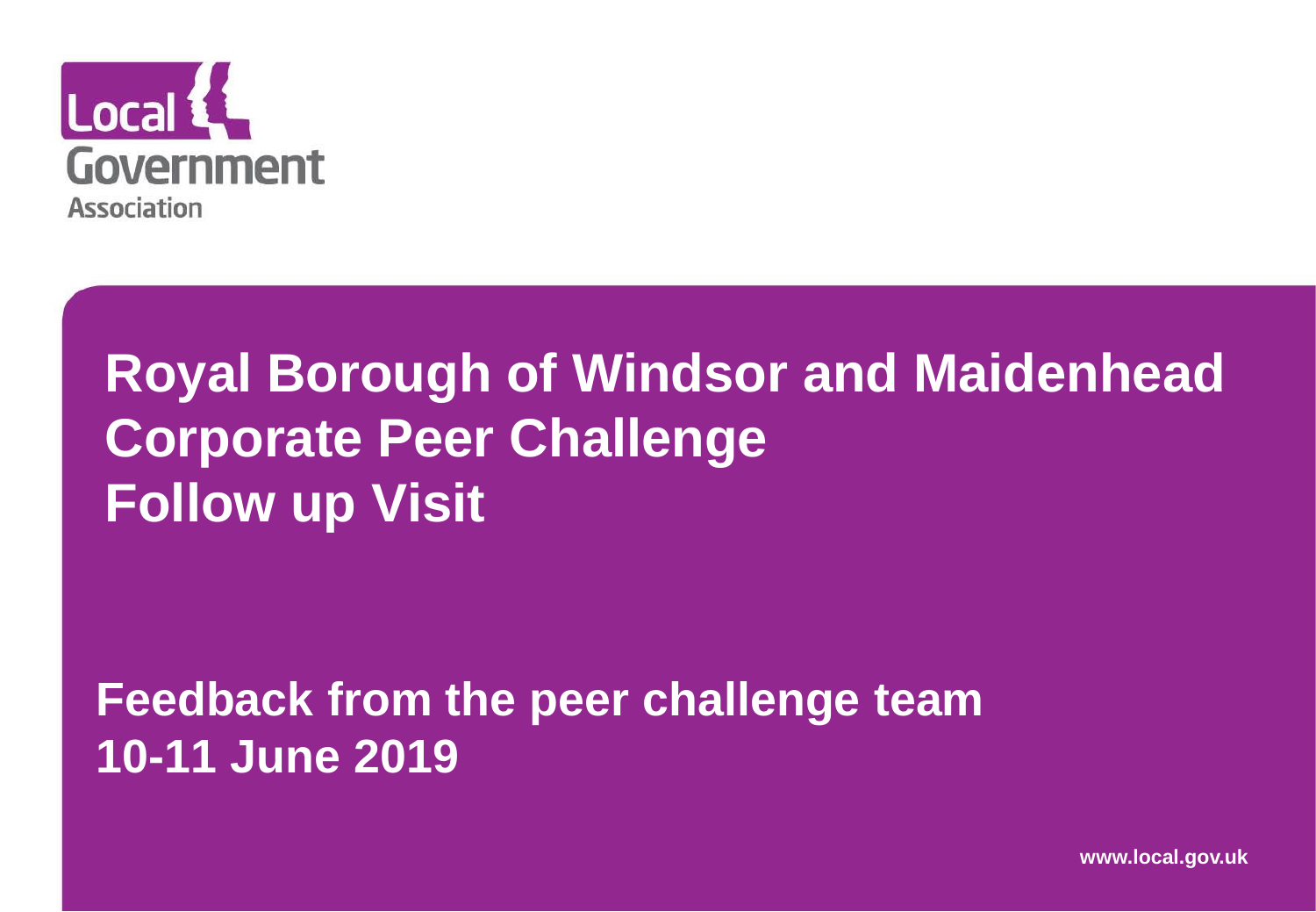#### **The peer challenge team**

- **Gillian Beasley,** Joint Chief Executive, Peterborough Borough Council and Cambridgeshire County Council
- **Cllr David Renard**, Leader, Swindon Council
- **Anna Rose,** Head of Planning Advisory Service
- **John Skidmore,** Director of Corporate Strategy and Commissioning, East Riding of Yorkshire Council
- **Clare Hudson**, Peer Challenge Manager, LGA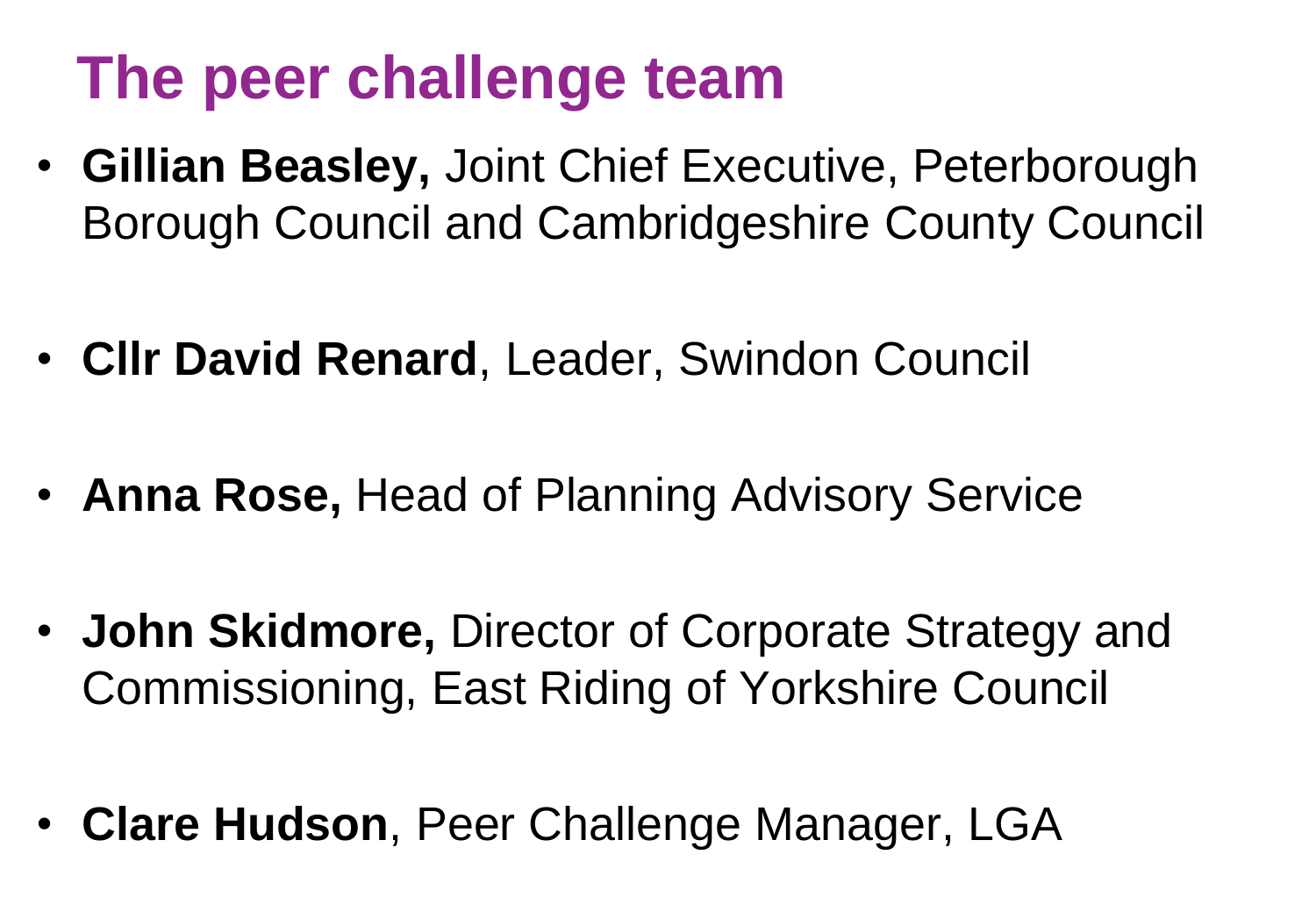#### **The purpose of peer challenge**

- Peer challenges are improvement-focussed and tailored to meet individual council's needs.
- They are designed to complement and add value to a council's own performance and improvement focus.
- The peers used their experience and knowledge of local government to reflect on the information presented to them by people they met, things they saw and material that they read.
- The team provide feedback as critical friends, not as assessors, consultants or inspectors.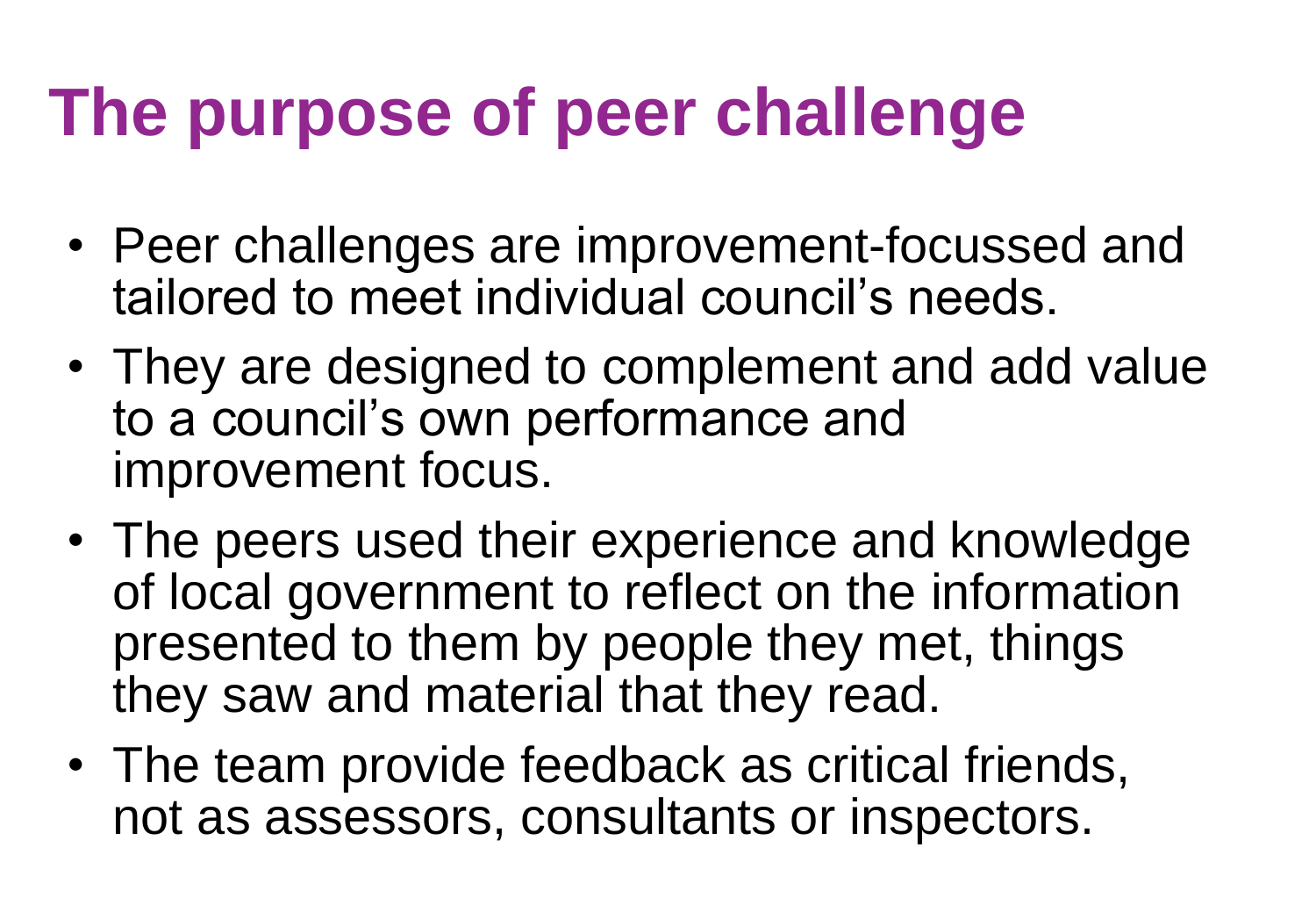#### **The process of peer challenge**

- Original Corporate Peer Challenge September 2017
- Council Action Plan
- Updated position statement
- 24 hour onsite visit including meetings with around 45 people, both internal and partners
- Snapshot in time
	- Understanding of the local place and priority setting
	- Leadership of Place
	- Financial planning and viability
	- Organisational leadership and governance
	- The future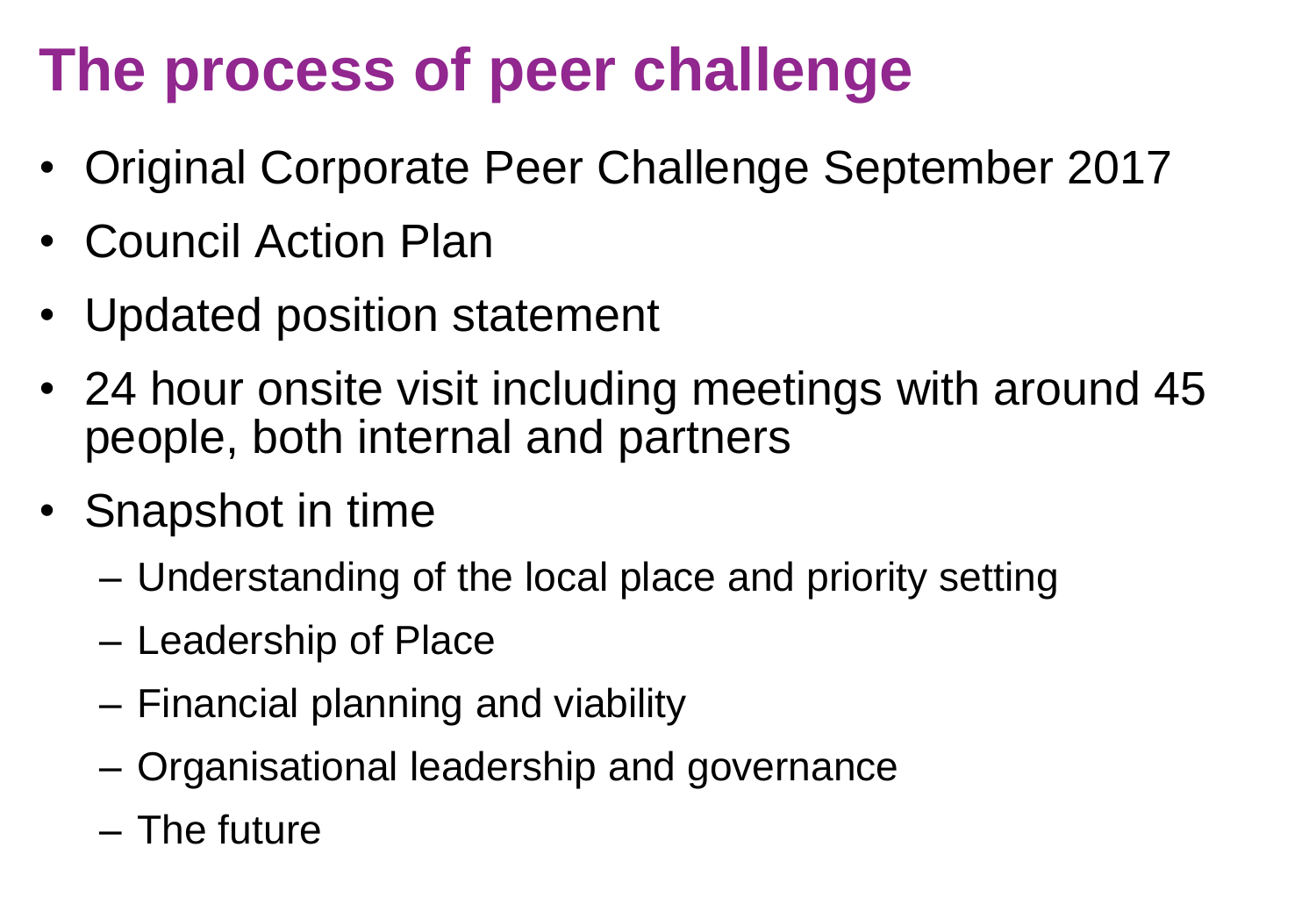very different now"

**Quotes** "It can be difficult to understand who does what – "The council feels **We are too disconnected**"

"The council needs to get on with it"

"We have to be clearer about what the future plan is – and tell people about it"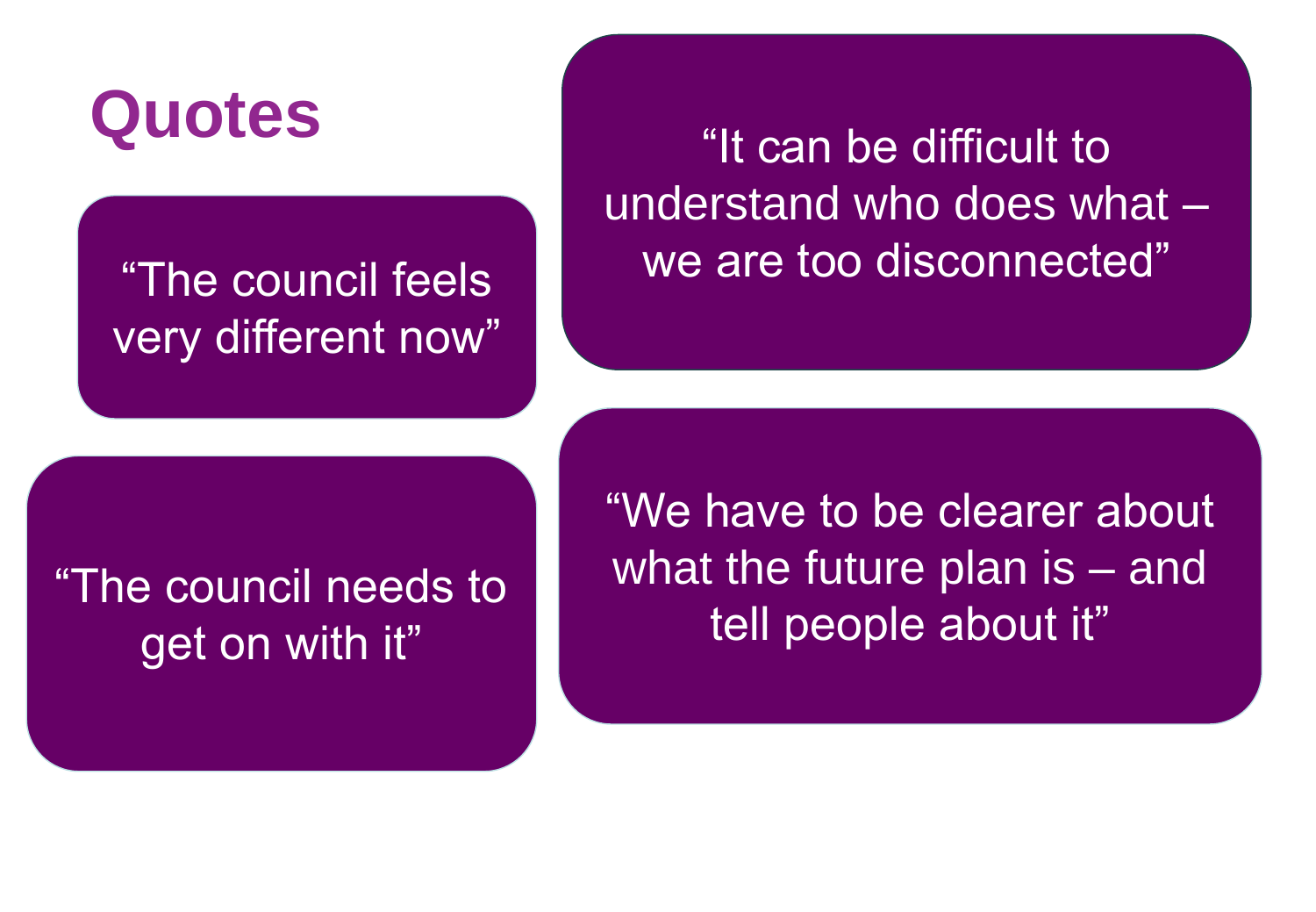## **The Here and Now**

- Embraced findings from original CPC
- Managerial leadership well received and set to reshape the organisation
- Culture feels more positive
- Some progress on governance
- But if you want to deliver on your ambitions for people and place you need to consider how you manage risk in order to get from good to great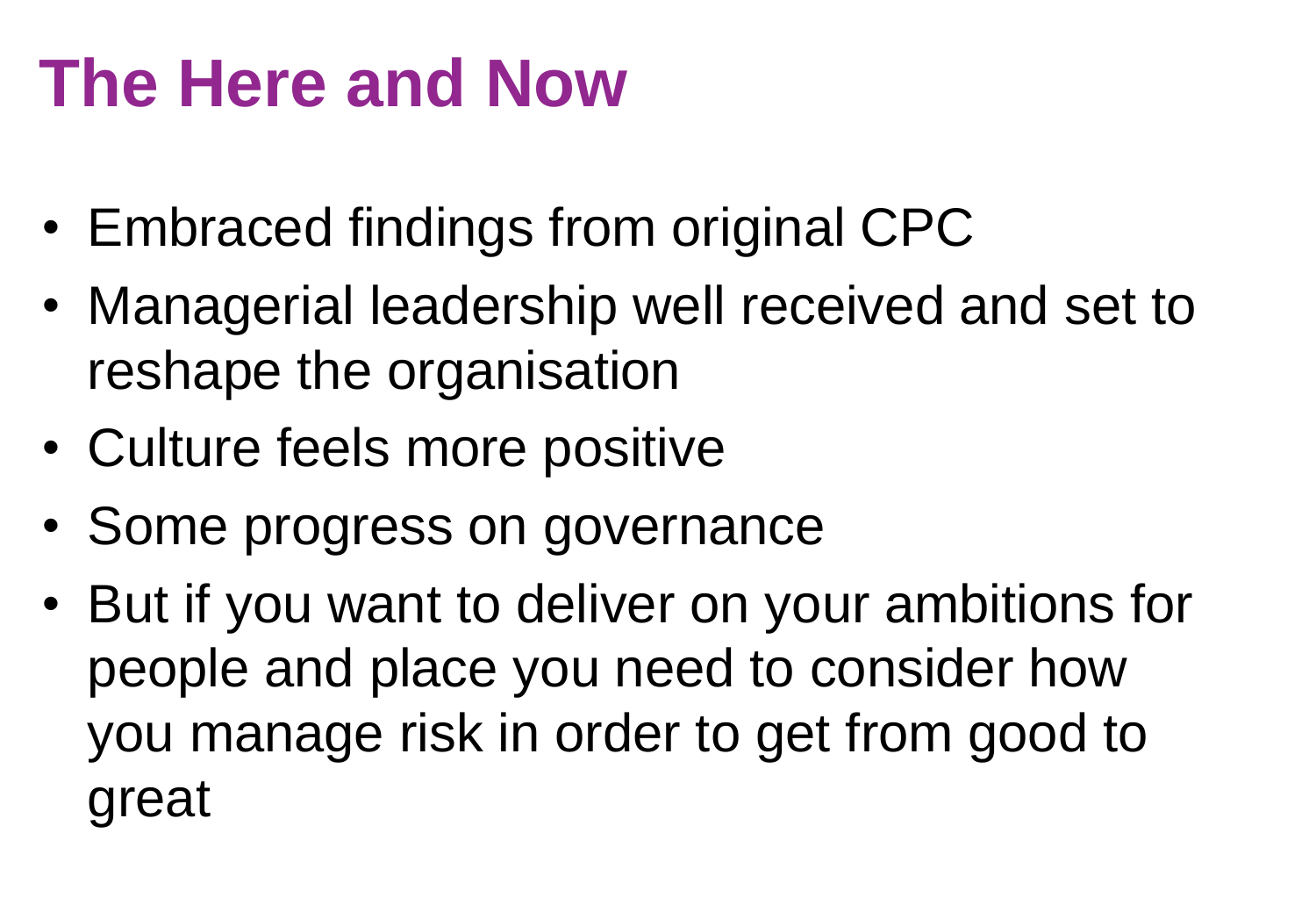### **Manage Your Risks**

- Borough Local Plan at critical phase vision for regeneration – for people and place needs stronger alignment
- Culture of financial management and budgetary control is not robust enough
- Commissioned services feel disconnected and oversight of them needs to be more strategic
- Member and officer relationships need further rebalancing
- Move towards a one team approach rooted in trust and respect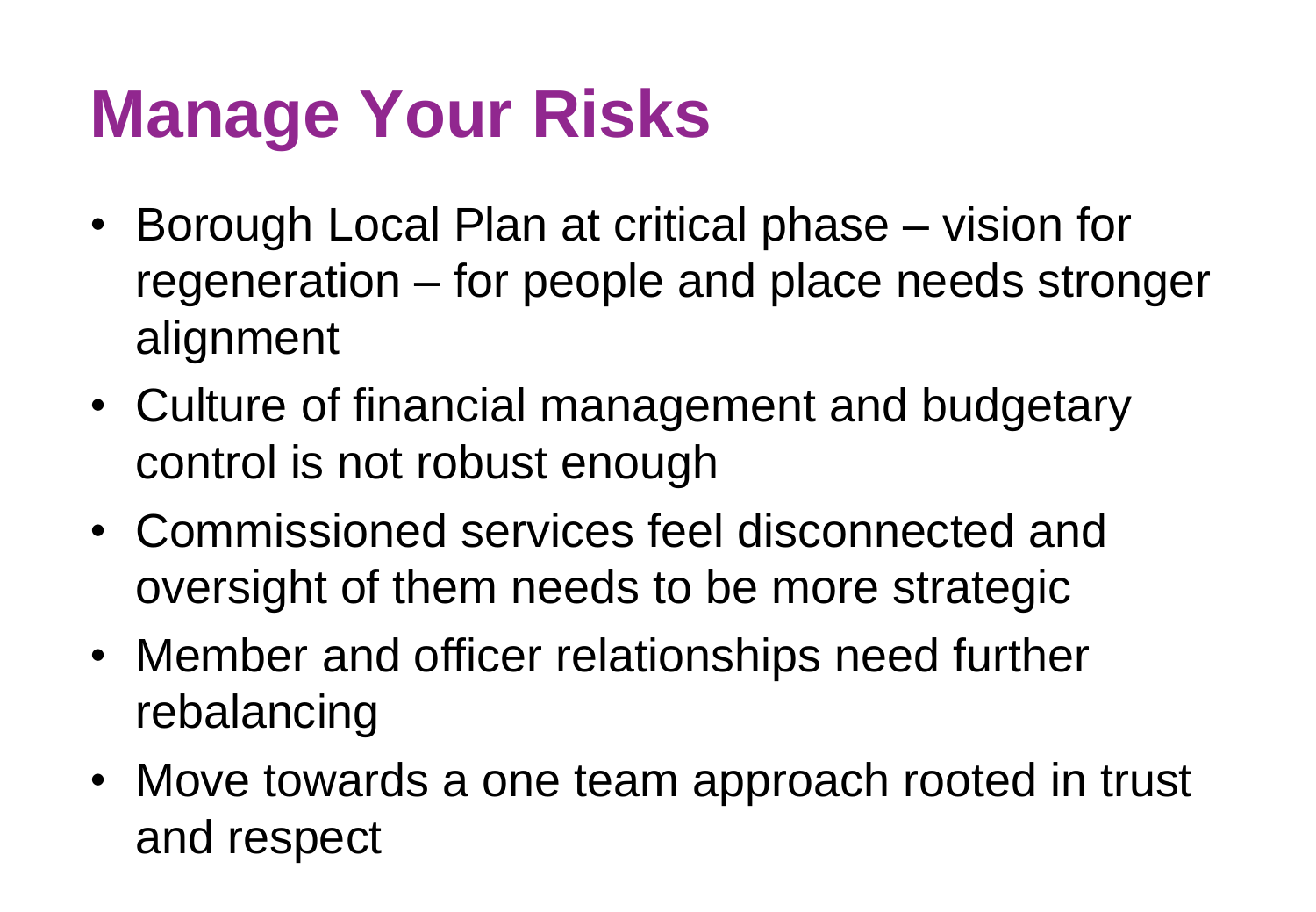# **Financial planning and viability**

- Budgetary control and monitoring needs strengthening
- Unplanned spend has grown
- Budgeting has been rooted in a culture of efficiencies rather than transformation
- Pipeline of future savings and options is not clearly evidenced – longer term approach?
- Financial management culture needs refresh particularly capital spend
- Current service design and provision requires a longer term more strategic and more rigorous culture of financial management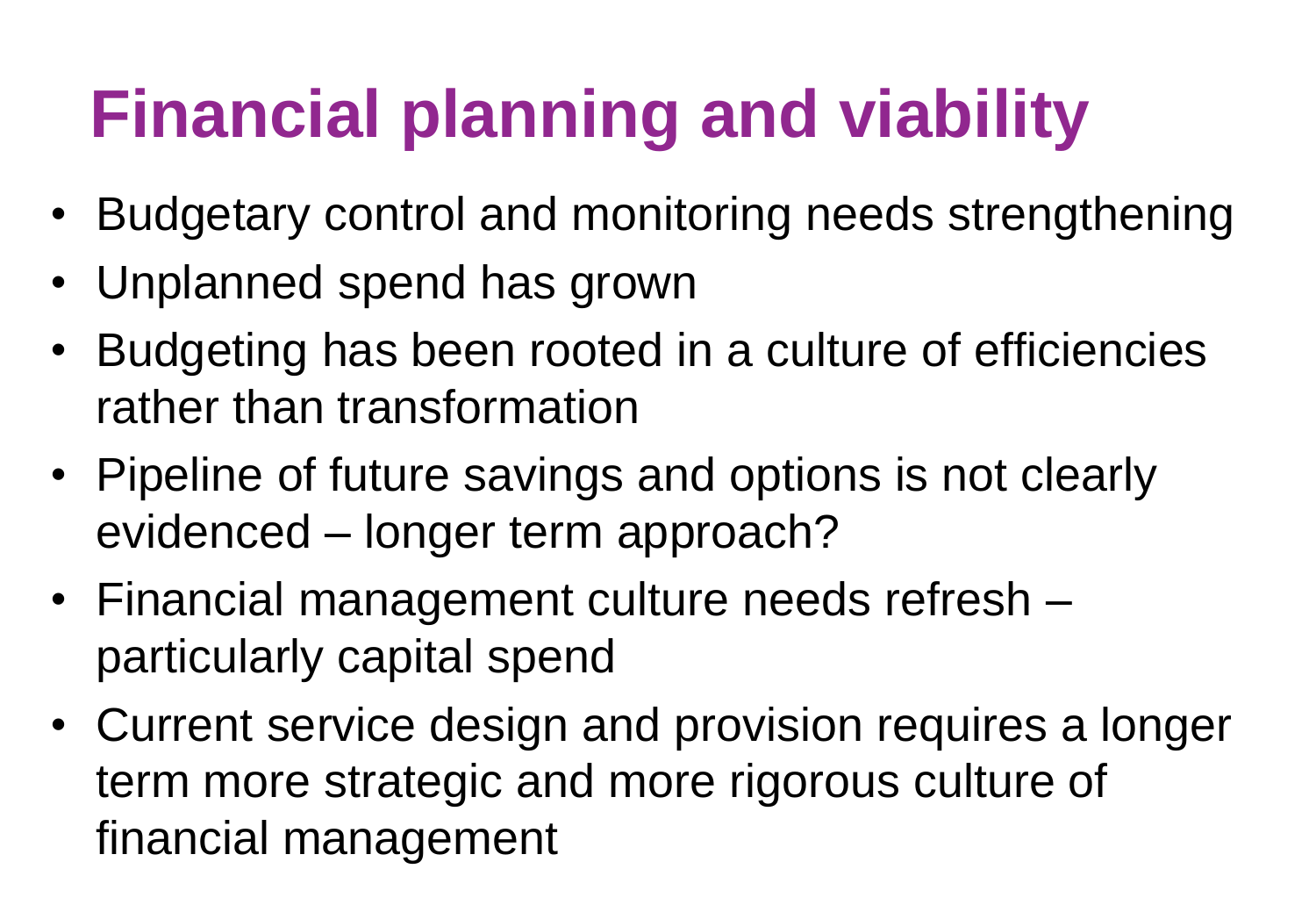# **Understanding of local place and priority setting**

- The overall vision for people and place feels underdeveloped meaning that development risks being disconnected from it
- Local Plan is not necessarily driving development it needs to be more of a blueprint for the future including regeneration
- Invest more time and resource in agreeing the vision – and communicate it
- Senior officers and leaders need to articulate and collaboratively deliver the vision for people and place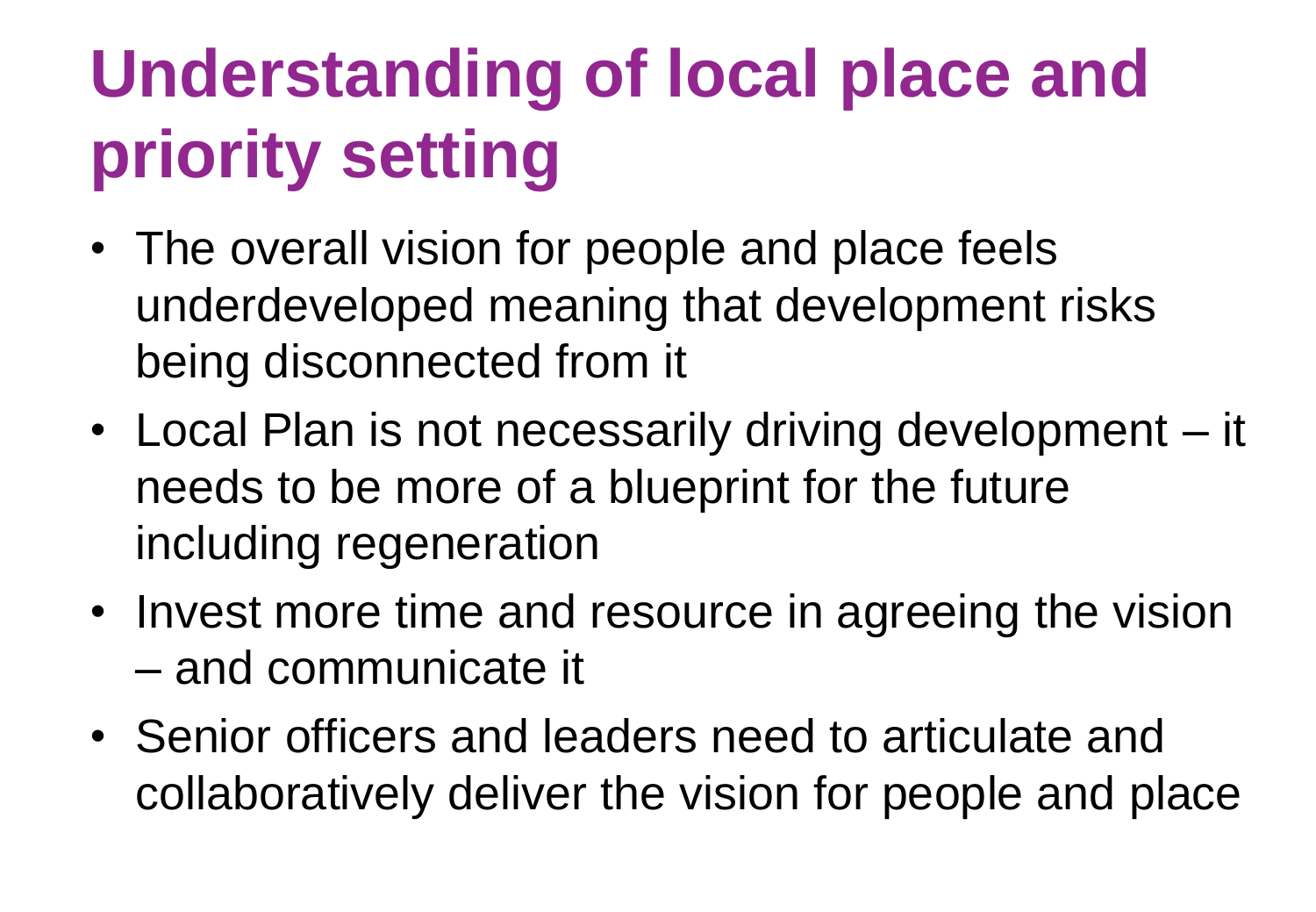# **Organisational leadership and governance**

- Build on the more positive culture by more consistent internal and external communications
- Silo working within the council needs consistent and sustained effort to be broken down
- Scrutiny has great potential to be a positive influence, but make sure the mechanics are appropriate and well supported
- Member officer protocols are clearer but make them a reality and model the appropriate behaviours
- Establish a oneteam approach with senior managers and portfolio holders having clear understanding of roles and responsibilities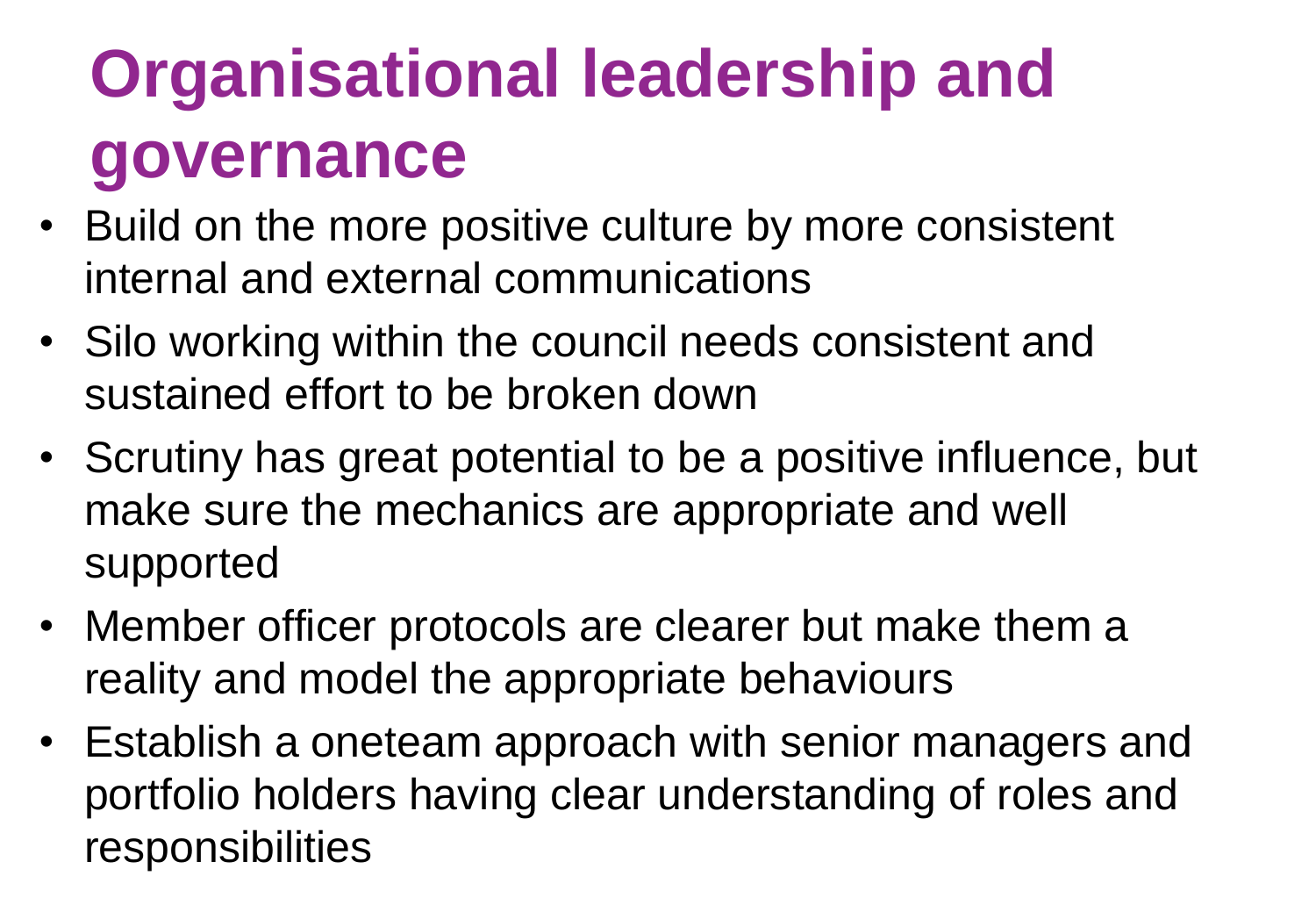## **People- Place - Change - Transform**

- Policy announcements can appear fragmented
- Clearer vision bringing together elements of people and place – shared with partners
- More strategic oversight services address the disconnections
- Collaboratively plan with partners, e.g. transitions, demand management
- Consistently communicate
- Move culture to change *for* transformation